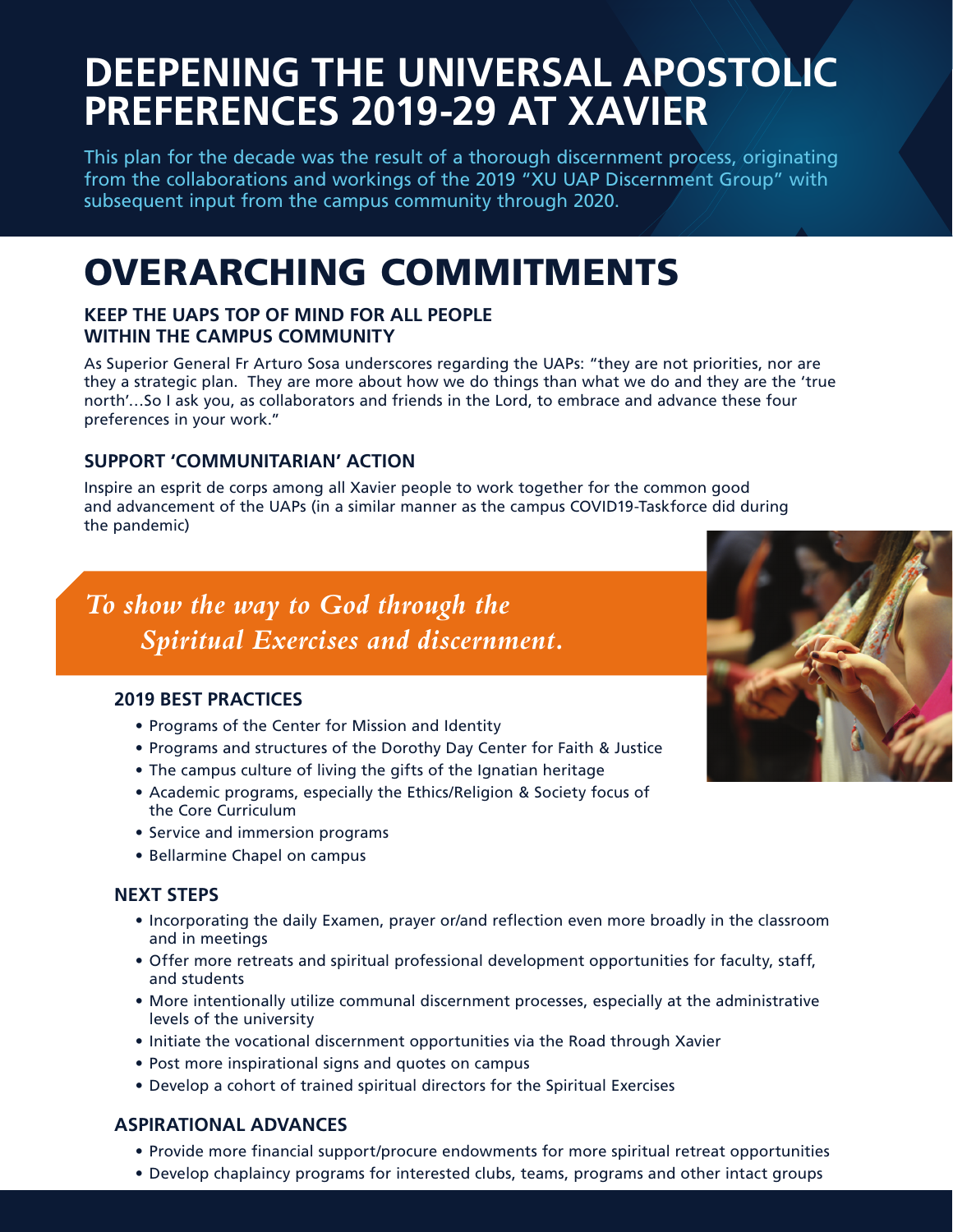*To walk with the poor, the outcasts of the world, those whose dignity has been violated, in a mission of reconciliation and justice.*

#### **2019 BEST PRACTICES**

- Community-engaged learning opportunities
- Support services for students
- Academic programs, centers and curricular programming around social justice
- Faculty and staff professional development opportunities
- External engagement commitments, including the CBI, Brueggeman and Eigel centers

#### **NEXT STEPS**

- Deepen curricular programming around social justice
- Increase faculty and staff professional development on concerns of the poor and marginalized which inspires advocacy
- Further partner with community, regional, and national organizations and agencies to
- share resources and expand impact
- Create a campus clothes closet for winter weather and professional interviews

#### **ASPIRATIONAL ADVANCES**

- Secure funding/endowments to support study abroad, Alternative Breaks and other experiential programming for students
- Remove financial barriers for students attending Xavier
- Compensate work (faculty/staff) at regional/market standards
- Deepen support for interdisciplinary research and curricular programming
- Support and offer more Immersion experiences for faculty and staff

### *To accompany young people in the creation of a hope-filled future.*

#### **2019 BEST PRACTICES**

- High-impact learning and support opportunities for students
- The spirituality-focused programs of the Dorothy Day Center for Faith and Justice
- Campus emphasis on cura personalis
- Community-based learning opportunities
- The Core Curriculum is mapped against the Ignatian values

#### **NEXT STEPS**

- Focus more intentionally on student well-being and thriving
- Continue to emphasize and prioritize diversity and mentoring
- Encourage and support faculty and staff in serving as role models
- Complete the development of The Road Through Xavier and begin implementation
- Expand recognitions for students engaged academically in service, commitment to justice, and climate work, etc.